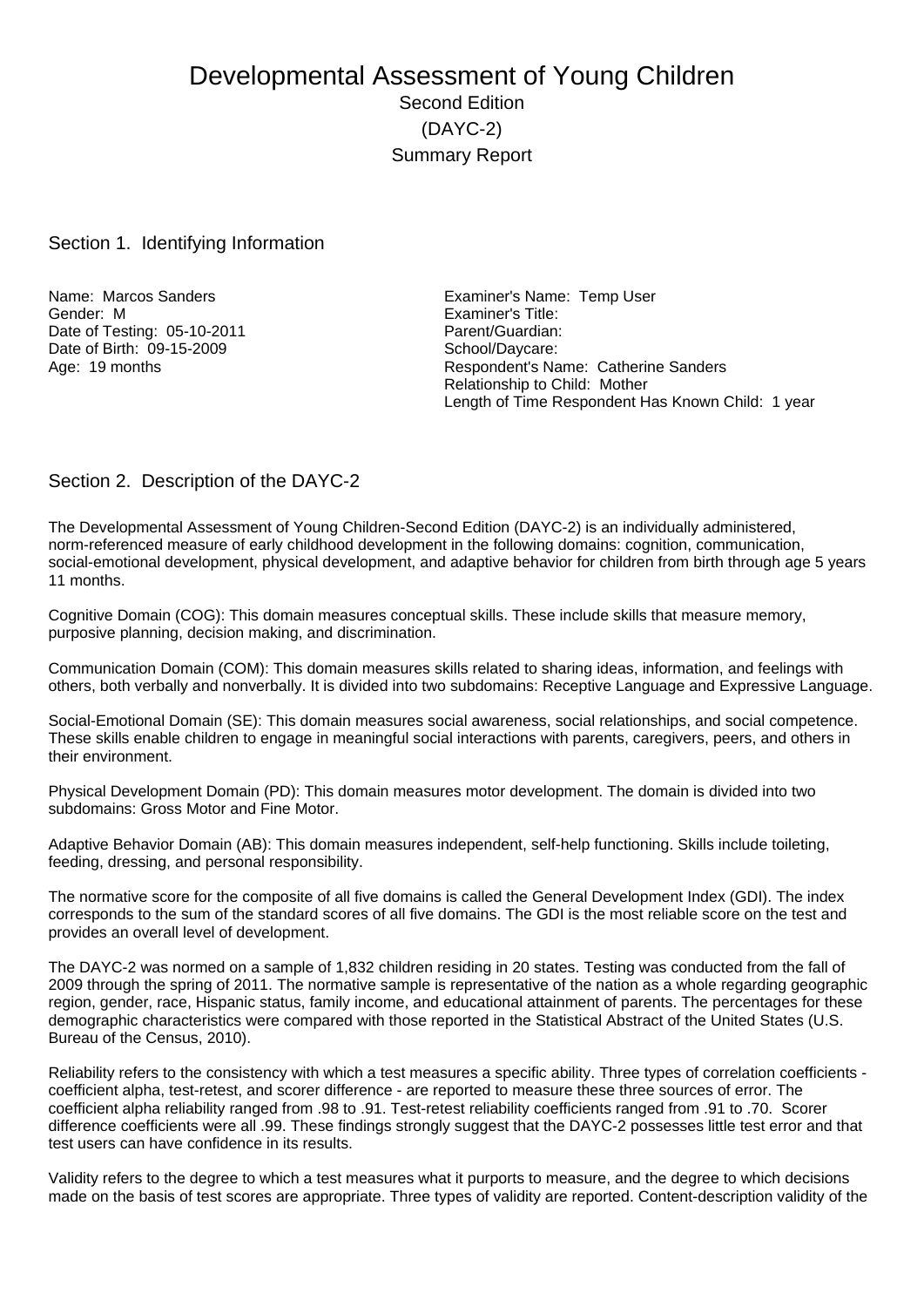DAYC-2 was demonstrated by showing that the abilities measured by the domains are consistent with current knowledge regarding developmental abilities. In addition, indices of item discrimination and difficulty are reported in the test manual. Finally, differential item functioning analysis procedures were used to provide evidence that the DAYC-2 is unbiased with respect to race, ethnicity, and gender.

Criterion-prediction validity was examined by reporting significant correlations between the DAYC-2, the Battelle Developmental Inventory-Second Edition, and the Developmental Observation Checklist System-Second Edition. The magnitude of the correlations between the DAYC-2 and the criterion measures was very large. The DAYC-2's sensitivity, specificity, and false-positive rate were also reported. The analysis provided strong evidence of the DAYC-2's criterion-prediction validity.

Construct-identification validity was examined by showing that performance on the DAYC-2 reflects developing abilities and that the DAYC-2 differentiates between individuals known to be average and those expected to be low average or below average. Further, the domain scores intercorrelate as expected.

# Section 3. Record of DAYC-2 Domain Scores

| Domain                                                                                           | Raw<br>Score         | Aqe<br>Equivalent<br>in Months | %ile<br>Rank         | <b>SEM</b> | Standard<br>Score    | Descriptive Term                                                   |
|--------------------------------------------------------------------------------------------------|----------------------|--------------------------------|----------------------|------------|----------------------|--------------------------------------------------------------------|
| Cognitive (COG):<br>Communication (COM):<br>Social-Emotional (SE):<br>Physical Development (PD): | 26<br>26<br>27<br>56 | 13<br>14<br>19                 | 19<br>16<br>37<br>39 |            | 87<br>85<br>95<br>96 | <b>Below Average</b><br><b>Below Average</b><br>Average<br>Average |
| Adaptive Behavior (AB):                                                                          | 21                   | 15                             | 19                   |            | 87                   | <b>Below Average</b>                                               |

# Section 4. Profile of DAYC-2 Domain Scores

| Std.<br>Score | COG | COM | SE      | PD      | AB | Std.<br>Score                           |
|---------------|-----|-----|---------|---------|----|-----------------------------------------|
| 150           |     |     |         |         |    | 150                                     |
| 145           |     |     |         |         |    | 145                                     |
| 140           |     |     |         |         |    | 140                                     |
| 135           |     |     |         |         |    | 135                                     |
| 130           |     |     |         |         |    | 130                                     |
| 125           |     |     |         |         |    | 125                                     |
| 120           |     |     |         |         |    | 120                                     |
| 115<br>110    |     |     |         |         |    | 115<br>110                              |
| 105           |     |     |         |         |    | 105                                     |
| 100           |     |     |         |         |    | 100                                     |
| 95            |     |     | $\star$ | $\star$ |    |                                         |
| $90\,$        |     |     |         |         |    | $\begin{array}{c} 95 \\ 90 \end{array}$ |
| 85            |     |     |         |         |    | 85                                      |
| $80\,$        |     |     |         |         |    |                                         |
| 75            |     |     |         |         |    | 80<br>75                                |
| 70            |     |     |         |         |    | $70\,$                                  |
| 65            |     |     |         |         |    | 65                                      |
| 60            |     |     |         |         |    | 60                                      |
| 55            |     |     |         |         |    | 55                                      |
| 50            |     |     |         |         |    | 50                                      |

# Section 5. Record of DAYC-2 Subdomain Scores

| Domain                                                | Raw<br>Score | Age<br>Equivalent<br>in Months | %ile<br>Rank | <b>SEM</b> | Standard<br>Score | Descriptive Term                             |
|-------------------------------------------------------|--------------|--------------------------------|--------------|------------|-------------------|----------------------------------------------|
| Receptive Language (RL):<br>Expressive Language (EL): | 14<br>12     |                                | 21<br>14     |            | 88<br>84          | <b>Below Average</b><br><b>Below Average</b> |
| Gross Motor (GM):<br>Fine Motor (FM):                 | 38<br>18     | 19                             | 37           |            | 98<br>95          | Average<br>Average                           |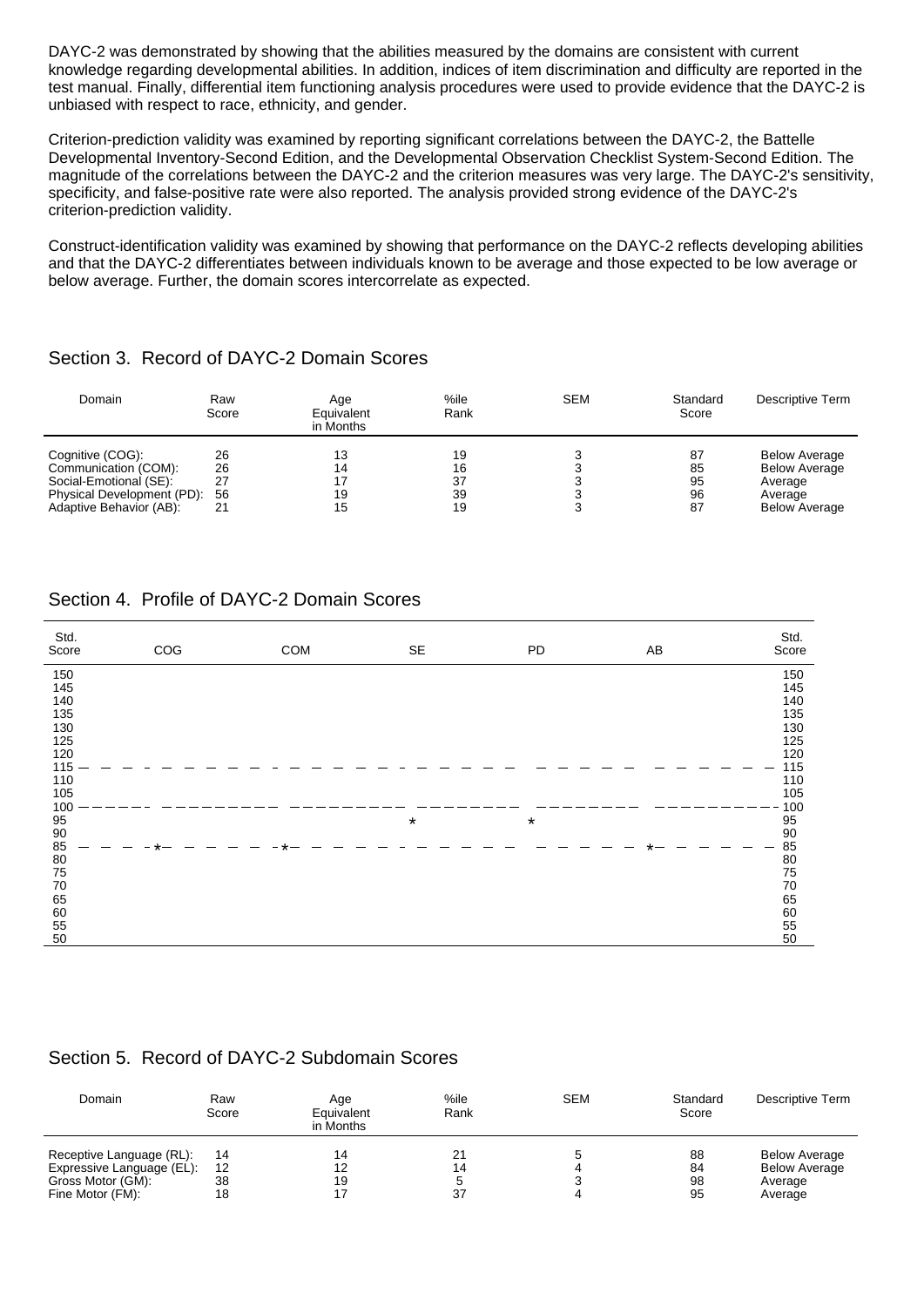# Section 6. Comparison of DAYC-2 Domain Scores for Significant Differences

This section is used to determine if the difference between two domain scores is large enough to be important. The first comparison will tell if the difference score is statistically significant; the second comparison will tell if the difference is large enough to be considered clinically useful.

Domain

Cognitive (COG) Communication (COM) Social-Emotional (SE) Physical Development (PD) Adaptive Behavior (AB)

**Comparisons** 

| Domains     | S Sig/C Sig | <b>Domains</b> | S Sig/C Sig | Domains   | S Sig/C Sig |
|-------------|-------------|----------------|-------------|-----------|-------------|
| COM vs. COG | No          | SE vs. COM     | S Sig       | PD vs. SE | No          |
| SE vs. COG  | No          | PD vs. COM     | S Sig       | AB vs. SE | No.         |
| PD vs. COG  | S Sig       | AB vs. COM     | No          | AB vs. PD | S Sig       |
| AB vs. COG  | No          |                |             |           |             |

S Sig. = Statistical significance C Sig = Clinical significance NA = Not available

### Section 7. Comparison of DAYC-2 Subdomain Scores for Significant Differences

This section is used to determine if the differences between scores on the Communication subdomains (Receptive Language, Expressive Language) or the Physical Development subdomains (Gross Motor, Fine Motor) are statistically significant or clinically useful.

Subdomain

Receptive Language (RL) Expressive Language (EL) Gross Motor (GM) Fine Motor (FM)

Comparisons

Subdomains S Sig/C Sig RL vs. EL No GM vs. FM No

S Sig. = Statistical significance C Sig = Clinical significance NA = Not available

# Section 8. Record of DAYC-2 GDI Score

|                                    | Sum of<br>Standard<br>Scores | %ile<br>Rank | Standard<br>Score | 95%<br>Interval | <b>SEM</b> | Descriptive Term     |
|------------------------------------|------------------------------|--------------|-------------------|-----------------|------------|----------------------|
| General Development<br>Index (GDI) | 450                          | 18           | 86                | 90<br>82        |            | <b>Below Average</b> |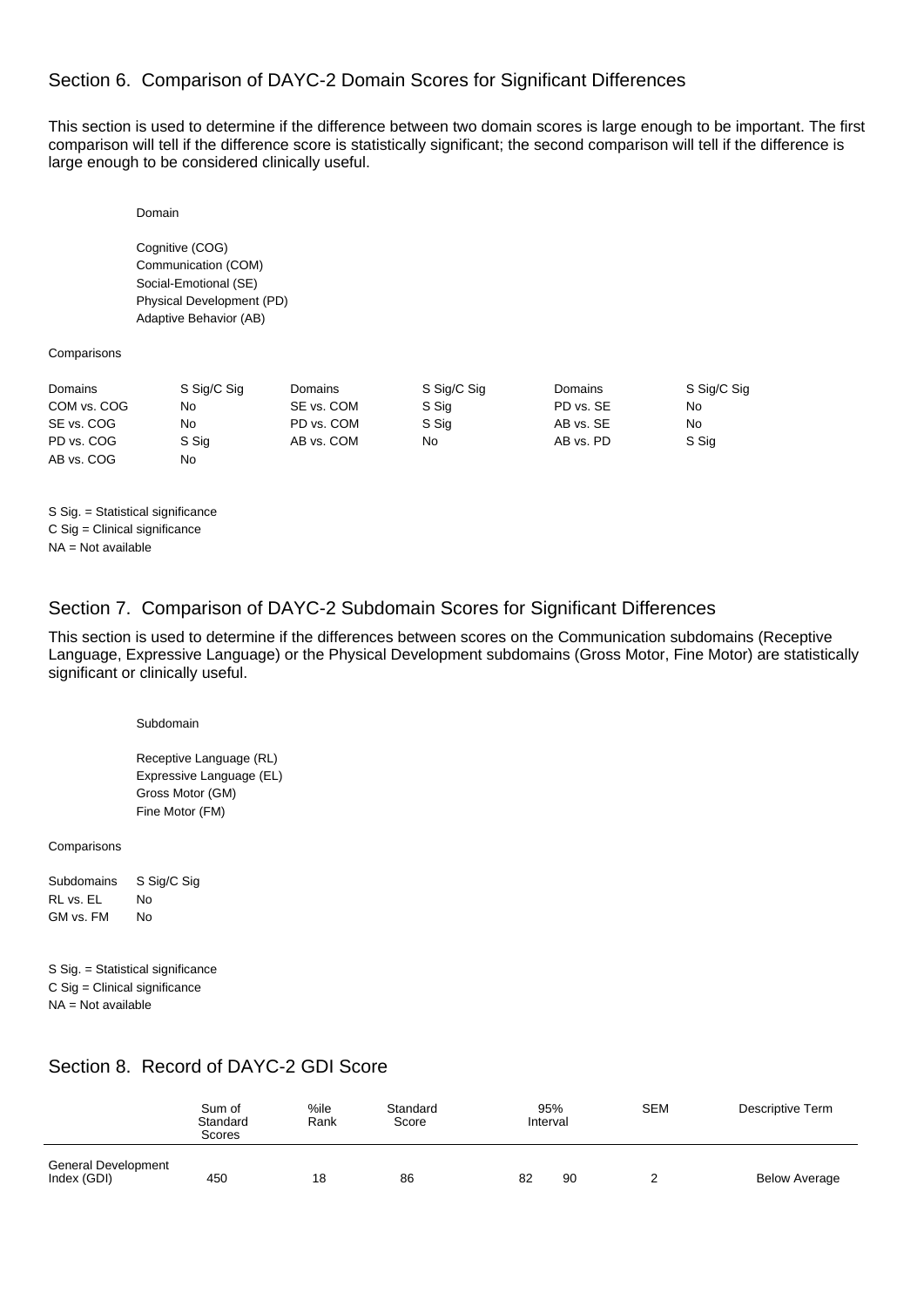# Section 9. Information About Domain Performance

#### Cognitive Domain

Marcos's Cognitive Domain standard score of 87 represents Below Average performance. Average to high standard scores for the Cognitive Domain (i.e., 90 and above) are made by children who have attained or exceeded conceptual developmental levels that are expected for their age. They are among the top 75% of children included in the test's norms. Low standard scores (i.e., below 90) are made by children who have not attained conceptual developmental levels that are expected for children their age. They are among the bottom 25% of children in the test's norms.

#### Communication Domain

Marcos's Communication Domain standard score of 85 represents Below Average performance. Average to high standard scores for the Communication Domain (i.e., 90 and above) are made by children who have attained or exceeded language developmental levels that are expected for their age. They are among the top 75% of children included in the test's norms. Low standard scores (i.e., below 90) are made by children who have not attained language developmental levels that are expected for children their age. They are among the bottom 25% of children in the test's norms.

#### Social-Emotional Domain

Marcos's Social-Emotional Domain standard score of 95 represents Average performance. Average to high standard scores for the Social-Emotional Domain (i.e., 90 and above) are made by children who have attained or exceeded social competence developmental levels that are expected for their age. They are among the top 75% of children included in the test's norms. Low standard scores (i.e., below 90) are made by children who have not attained social competence developmental levels that are expected for children their age. They are among the bottom 25% of children in the test's norms.

#### Physical Development Domain

Marcos's Physical Development Domain standard score of 96 represents Average performance. Average to high standard scores for the Physical Development Domain (i.e., 90 and above) are made by children who have attained or exceeded motor developmental levels that are expected for their age. They are among the top 75% of children included in the test's norms. Low standard scores (i.e., below 90) are made by children who have not attained motor developmental levels that are expected for children their age. They are among the bottom 25% of children in the test's norms.

#### Adaptive Behavior Domain

Marcos's Adaptive Behavior Domain standard score of 87 represents Below Average performance. Average to high standard scores for the Adaptive Behavior Domain (i.e., 90 and above) are made by children who have attained or exceeded adaptive behavior developmental levels that are expected for their age. They are among the top 75% of children included in the test's norms. Low standard scores (i.e., below 90) are made by children who have not attained adaptive behavior developmental levels that are expected for children their age. They are among the bottom 25% of children in the test's norms.

### Section 10. Information About Subdomain Performance

#### Receptive Language Subdomain

Marcos's Receptive Language Subdomain standard score of 88 represents Below Average performance. Average to high standard scores for the Receptive Language Subdomain (i.e., 90 and above) are made by children who have attained or exceeded receptive language developmental levels that are expected for their age. They are among the top 75% of children included in the test's norms. Low standard scores (i.e., below 90) are made by children who have not attained receptive language developmental levels that are expected for children their age. They are among the bottom 25% of children in the test's norms.

#### Expressive Language Subdomain

Marcos's Expressive Language Subdomain standard score of 84 represents Below Average performance. Average to high standard scores for the Expressive Language Subdomain (i.e., 90 and above) are made by children who have